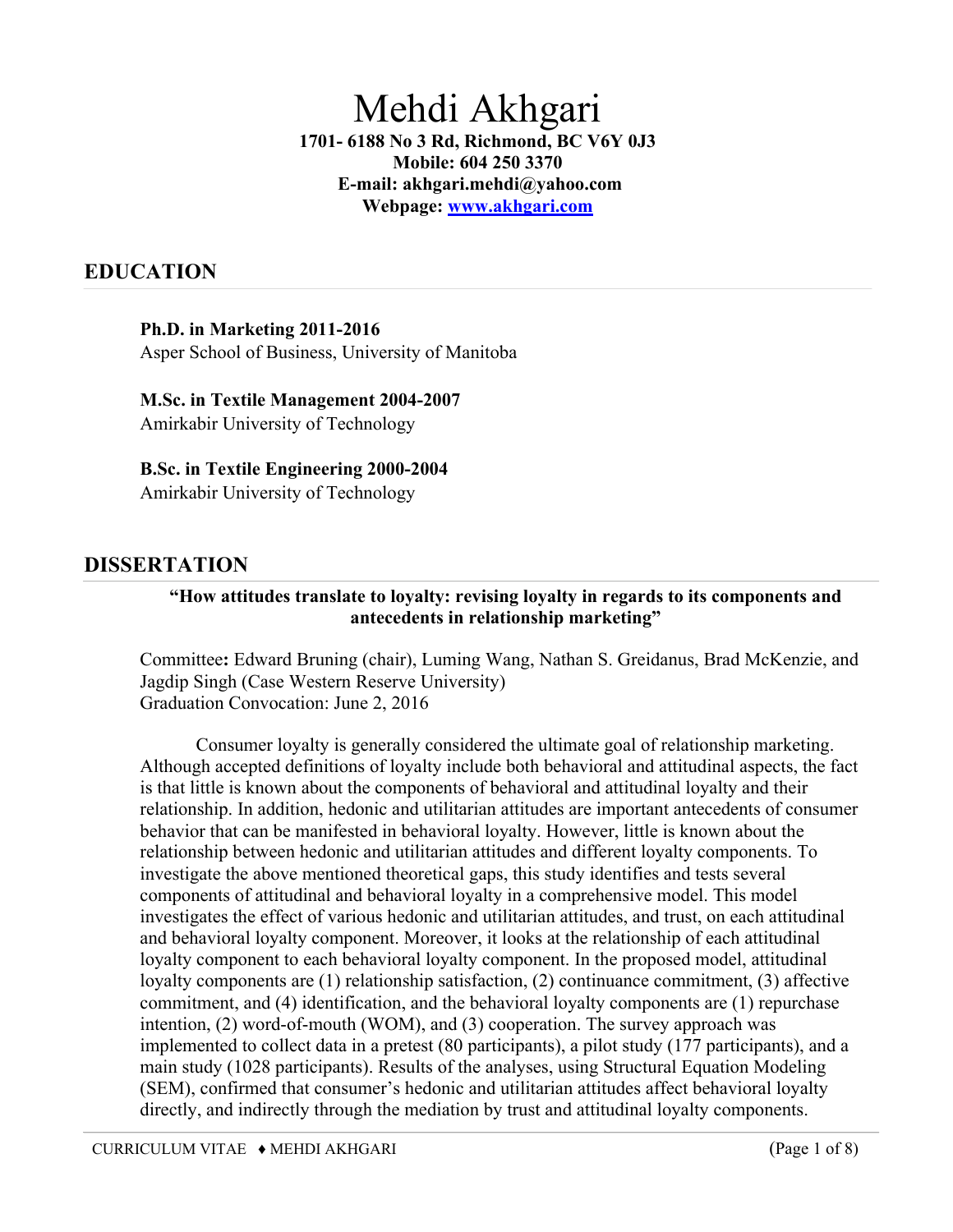## **PUBLICATIONS**

- Aghakhani, H.\*, **M. Akhgari\*,** and K. Main, (2019) "When Money does not Elevate Selfsufficiency," *Australasian Marketing Journal,* 27(1), 32-40. (\*first and second authors have an equal contribution). *[IF=2.08, CiteScore=1.51, ABDC Ranking=A]*
- Mehralian, G., L. Zarei, **M. Akhgari,** and M. Peikanpour (2019) "Does CSR Matter in Pharmaceutical Distribution Industry? The Balanced Scorecard Perspective," *International Journal of Pharmaceutical and Healthcare Marketing*, 13(2), pp.228-243. *[CiteScore=1.47, ABDC Ranking=C]*
- **Akhgari, M.,** E. R. Bruning, J. Finlay, and N. S. Bruning, (2018) "Image, Performance, Attitudes, Trust, and Loyalty in Financial Services," *International Journal of Bank Marketing,* 36(4), 744 -763. *[IF=2.196, CiteScore=4.74, ABDC Ranking=A]*
- Ranghchian, M., S. Sehat, **M. Akhgari**, and G. Mehralian, (2018) "Performance Model of Community Pharmacies in Low-Middle Income Countries: A Societal Perspective," *Journal of Retailing and Consumer Services,* 40(1), 241-248. *[IF=3.59, CiteScore=4.53, ABDC Ranking=A]*
- Mehralian, G., Z. Sharif, N. Yousefi, and **M. Akhgari,** (2017) "Physicians' Loyalty to Branded Medicines in Low-middle-income Countries: A Structural Equation Modeling," *Journal of Generic Medicines: The Business Journal for the Generic Medicines Sector,* 13(1), 9- 18.

## **MANUSCRIPTS UNDER REVIEW**

- **Akhgari, M.,** and E. Bruning, "Commitment to Foreign Market Expansion and SMEs Financial Performance," Close to submission to *International Small Business Journal–* paper available upon request.
- **Akhgari, M.**, and E. Bruning, "How Attitudes Translate to Loyalty: Revising Loyalty in Regard to its Components and Antecedents in Service Relationship Marketing," Close to submission to *Journal of Service Research–* paper available upon request.

## **SELECTED RESEARCH IN PROGRESS**

- **Akhgari, M.**, and E. Bruning, "Attitudes' Various Channels of Influence on Loyalty Among Different Service Contexts," To be targeted at *Journal of Service Research.*
- **Akhgari, M.**, and E. Bruning, "Research on Consumer Attitude Formation and its Effect on Consumer Trust in Firms," To be targeted at *European Journal of Marketing.*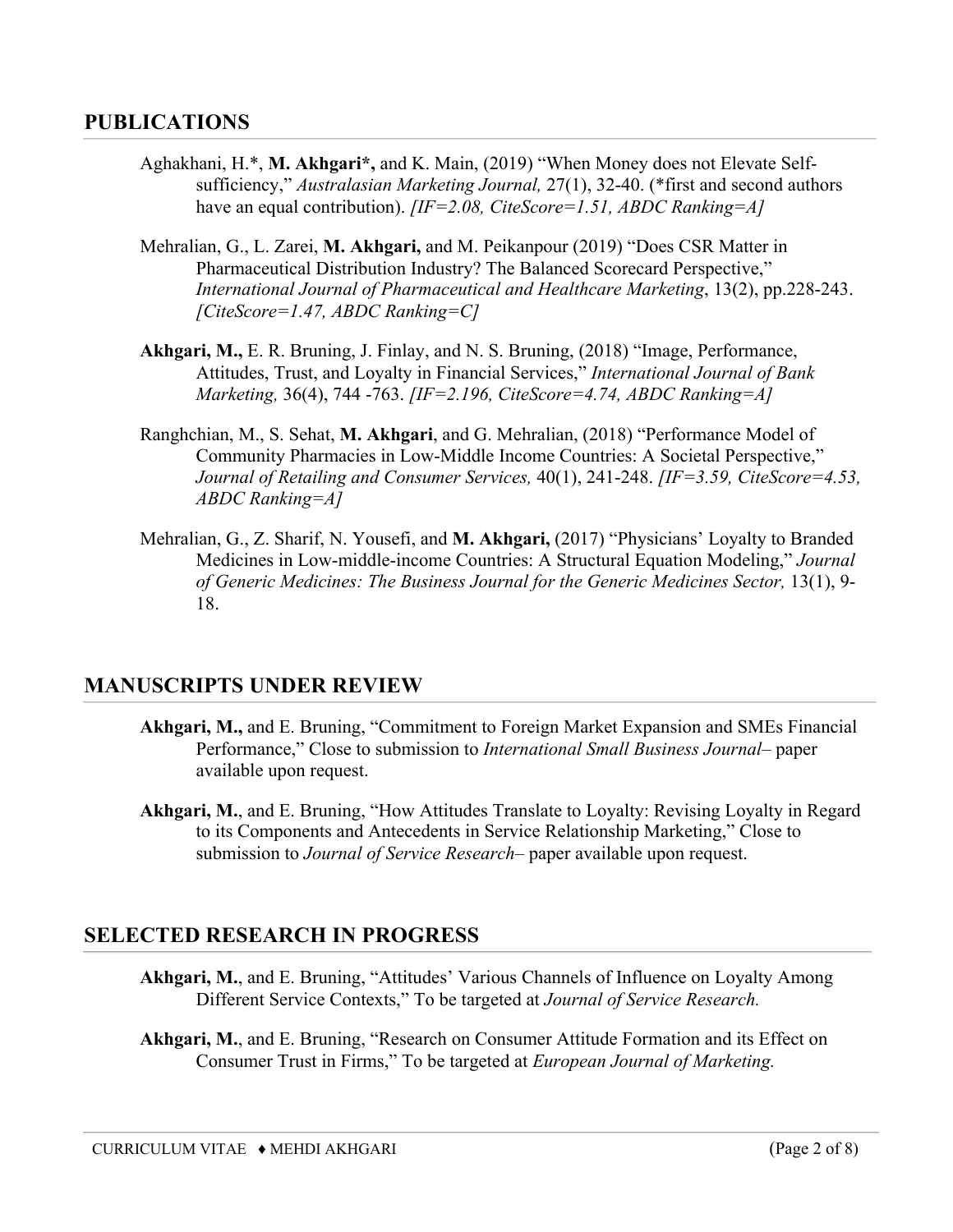- **Akhgari, M.**, N. Greidanus, and E. Bruning, "An Emotional Appeal: The Role of Hedonic Legitimation in New Venture Funding," *The research's data have been gathered, and the manuscript in preparation.*
- **Akhgari, M.,** and E. Bruning, "Religion marketing: anatomization of religious commitment," *Two studies completed.*
- Lavoie, R., **M. Akhgari,** and E. Bruning, "Relationship Marketing with Lenders: The Role of Cognitive and Affective Attitudes in Family Firm Funding," *The research's data have been gathered.*
- **Akhgari, M.,** and E. Bruning, "Does the Degree of Internationalization Moderate the Market Orientation-Performance Relationship?" *The research's data have been gathered.*

#### **RESEARCH INTERESTS**

Loyalty, Relationship Marketing, Trust, Commitment, Consumer Attitudes, Consumer Wellbeing and Helping Behavior, Healthcare Management, Foreign Market Expansion Commitment, and Religious Commitment.

## **CONFERENCE PROCEEDINGS & PRESENTATIONS** *(\* denotes presenter)*

- **M. Akhgari\*,** G. Mehralian, M. Peikanpour, and H. Aghakhani (May 2019), "The Role of Trust and Identification in Relationship between Corporate Social Responsibility and Customer Loyalty," *Administrative Sciences Association of Canada*, St. Catharines, ON, Canada.
- Mehralian, G., H. Aghakhani\*, and M. Peikanpour, **M. Akhgari** (Aug 2018), "How does Organizational Climate work in small businesses?" *Academy of Management Proceedings,* Vol. 2018, No. 1, 12662. https://doi.org/10.5465/AMBPP.2018.12662abstract
- Mehralian, G., **M. Akhgari,** H. Aghakhani, and F. Peiravian **(**May 2018), "The Role of Organizational Climate in Retail Pharmacies," *Administrative Sciences Association of Canada*, Torronto, ON, Canada.
- **Akhgari, M.,** S. Cullihall\*, H. Aghakhani, E. Bruning, and J. Finlay **(**Jun 2017), "Evaluating Trust in Financial Service: Role of Image, Performance, and Attitudes in Building Trust," *Administrative Sciences Association of Canada*, Montreal, QC, Canada.
- **Akhgari, M.\*,** H. Aghakhani, and K. Main **(**Jun 2016), "The Effect of Ownership and Authenticity of Money on Helping Behavior," *Administrative Sciences Association of Canada*, Edmonton, AB, Canada.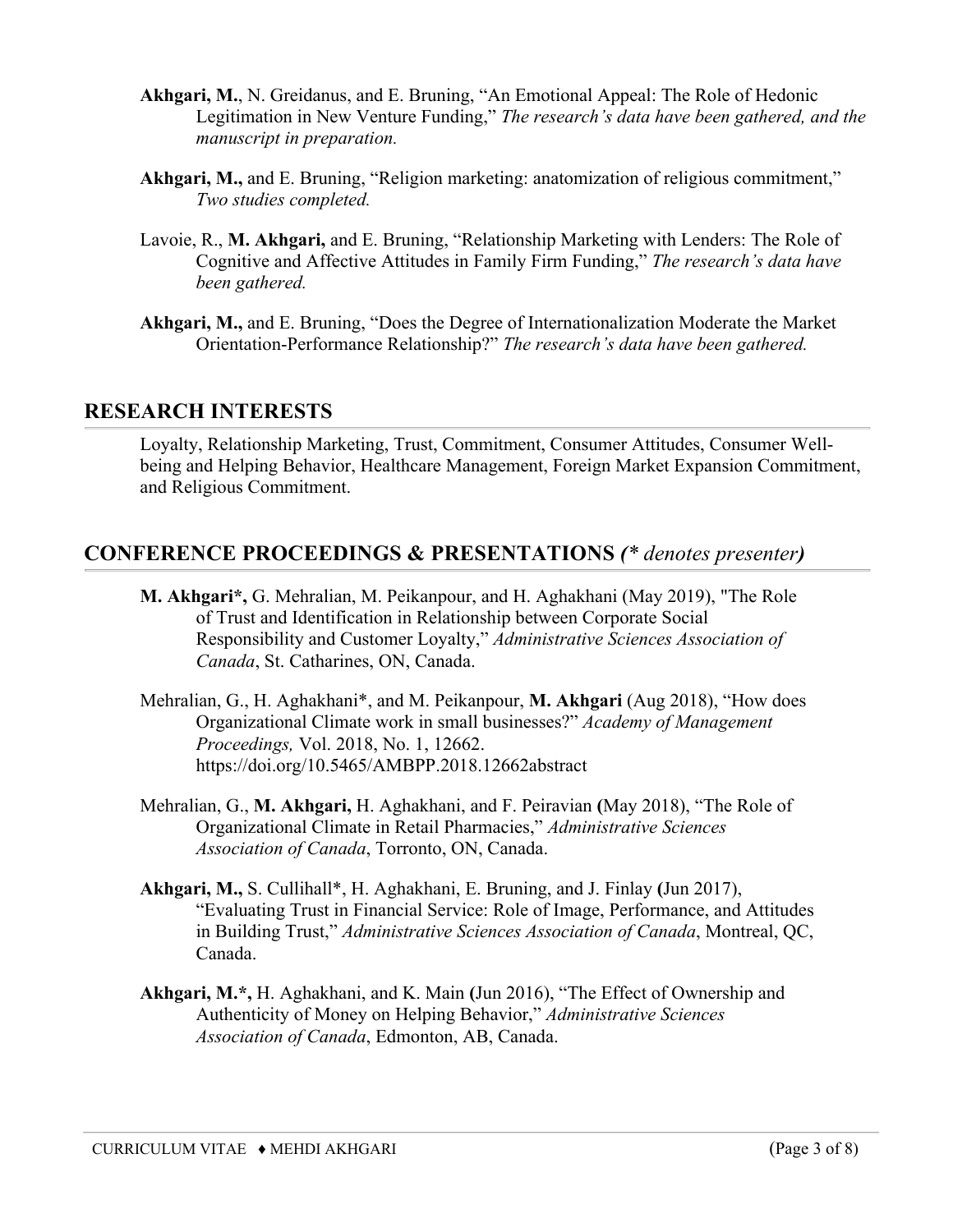- **Akhgari, M.**, and E. Bruning\* (Sep 2015), "Linkage Between Attitudes and Loyalty Dimensions: A Theoretical and Empirical Investigation," The 45<sup>th</sup> Atlantic Schools of Business Conference, Fredericton, NB, Canada.
- Bruning, E., **Akhgari, M.**\*, and P. Assadi **(**Jun 2015), "Foreign Market Expansion Commitment and SMEs Financial Performance," *Administrative Sciences Association of Canada*, Halifax, NS, Canada.
- Akhgari, M.<sup>\*</sup>, and E. Bruning (May 2014), "Revising loyalty in regards to its components and antecedents," *Rupert's Land Consumer Behavior Symposium*, Regina, SK, Canada.
- **Akhgari, M.**\* **(**May 2014), "I Do It Because I Believe It: Reconsideration of Loyalty in Regard to Its Attitudinal Antecedents," *Administrative Sciences Association of Canada*, Muskoka, ON, Canada.
- Aghakhani, H.\*, **M. Akhgari,** and K. Main **(**May 2014), "The Role of Money in Psychological Tension," *Administrative Sciences Association of Canada*, Muskoka, ON, Canada.
- **Akhgari, M**., K. Main\*, and H. Aghakhani (Oct 2013), "Get Rid of Your Pennies If You're Looking for Relaxation: The Role of Money in Psychological Tension," *Association for Consumer Research Conference*, Chicago, IL.
- Bruning, E.\*, and **M. Akhgari** (July 2013), "Customer Attitudes Towards Banks: Executive Compensation and Financial Performance," *International Academy of Business and Public Administration Disciplines conference*, Istanbul, Turkey.
- **Akhgari, M.**\***,** E. Bruning, and S. Bruning (Jun 2013), "The Effect of Executive Compensation and Financial Returns on Bank Loyalty," *Administrative Sciences Association of Canada*, Calgary, Canada.
- Greidanus, N.S.\*, and **M. Akgahri** (Jun 2013), "Affect in the Ask: Emotion as a Legitimating Mechanism in Initial Public Offerings," *Babson Entrepreneurship Research Conference*, Vol. 33, Iss. 3 , Article 5.
- **Akhgari, M**.\*, K. Main, and H. Aghakhani (May 2013), "Seeking financial well-being: The role of money in altering stress, anxiety and depression," *Rupert's Land Consumer Behavior Symposium, Saskatoon*, SK, Canada.
- Fang, W., **M. Akhgari**\***,** A. Sun, and Y. Jiang (Oct 2012), "Gifting Lightly When Feeling Powerful: Self-Construal, Power, and Gifting Anxiety," *Association for Consumer Research Conference*, Vancouver, BC, Canada.
- **Akhgari, M.**\*, N. Greidanus, and E. Bruning (Jun 2012), "An Emotional Appeal: The Role of Hedonic Legitimation in New Venture Funding" *Administrative Sciences Association of Canada*, St. John's, Canada.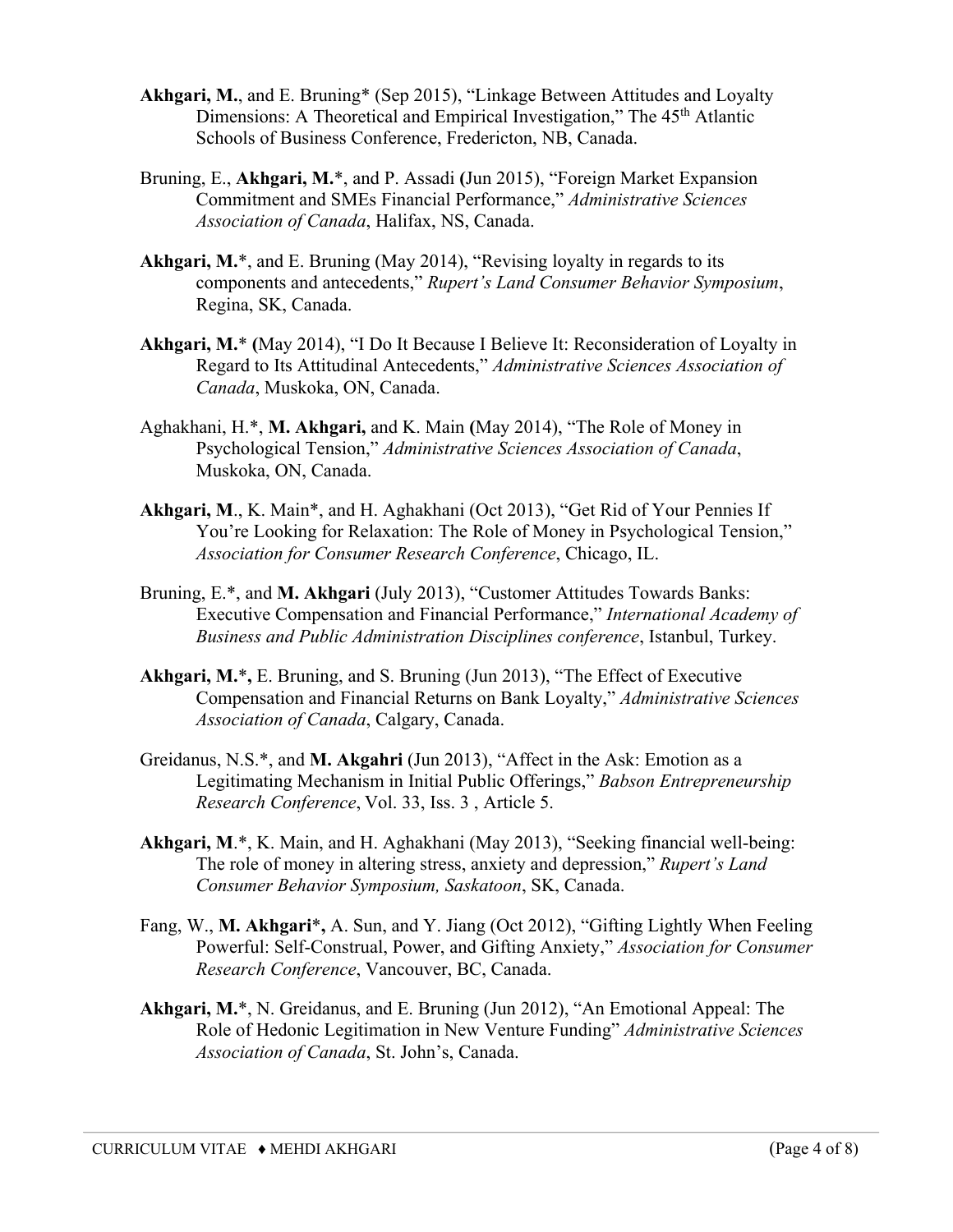**Akhgari, M.**\*, N. Greidanus, and E. Bruning (May 2012), "An Emotional Appeal: The Role of Hedonic Legitimation in New Venture Funding," *Rupert's Land Consumer Behavior Symposium*, Winnipeg, MB, Canada.

## **TEACHING EXPERIENCE**

**Lecturer**, University Canada West, Canada

- Digital Marketing MBA, Winter 2021
- International Marketing MBA, Winter/Spring/Summer/Fall 2020
- Marketing Management MBA, Winter/Spring/Summer/Fall 2020
- Marketing Management MBA, Fall 2019 (4.4 and 5 out of 5)
- Marketing Management MBA, Spring 2019 (4.53, 4.46, and 4.55 out of 5)
- International Marketing MBA, Winter 2019 (4.7 out of 5)
- Marketing Management MBA, Winter 2019 (4.75 out of 5)
- Research Methods MBA, Winter 2019 (4.56 and 4.38 out of 5)
- Research Methods MBA, Fall 2019 (4.25 out of 5)
- Marketing Management MBA, Fall 2018 (4 out of 5)
- Research Methods MBA, Spring 2018 (4.86 and 4 out of 5)
- Marketing Management MBA, Spring 2018 (4.45 out of 5)
- Marketing Management MBA, Winter 2018 (4.33 and 4 out of 5)
- Marketing Management, BBA, Winter 2018 (5 out of 5)

**Lecturer**, Department of Business and Administration, The University of Winnipeg, Canada

- Introduction to Business II, Spring 2017 (100% & 100 % satisfaction)
- Advanced Topics in Marketing (directed readings), Winter 2017
- Advertising, Winter 2017 (92 % satisfaction)
- Introduction to Business II, Winter 2017 (86 % satisfaction)
- Advertising, Fall 2016 (100 % satisfaction)
- Introduction to Business II, Fall 2016 (77 % & 84 % satisfaction)
- Advertising, Spring 2016 (100 % satisfaction)
- Introduction to Business II, Spring 2016 (92 % satisfaction)
- Advertising, Winter 2016 (74 % satisfaction)
- Introduction to Business II, Winter 2016 (54 %  $& 100$  % satisfaction)
- Advertising, Fall 2015 (88 % satisfaction)
- Introduction to Business II, Fall 2015 (89 % satisfaction)

**Lecturer**, Asper School of Business, University of Manitoba, Canada

• Fundamentals of Marketing, Fall 2014

#### **Certificate in Higher Education Teaching** (CHET), University of Manitoba

**Course Development,** International Marketing (MBA), Marketing Strategy (MSc), Marketing Seminar (MSc), University Canada West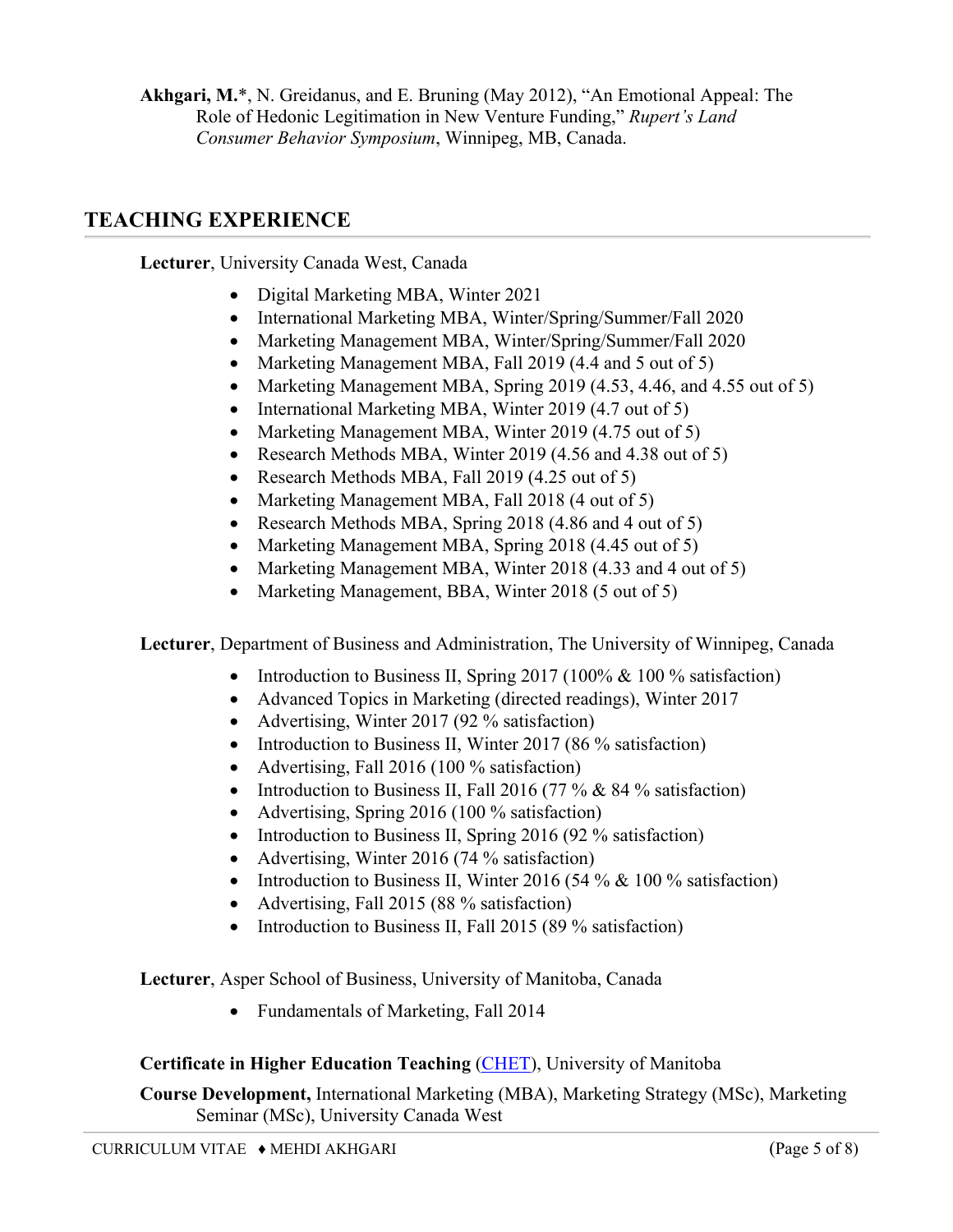**Course/Curriculum Review:** Marketing Management (MBA), Digital Marketing (MBA), University Canada West; Advanced Topics in Marketing, The University of Winnipeg

**Volunteer Teacher**, Ithna Asheri Heritage Learning Institute (IHLI), 2012- 2016

# **PROFESSIONAL EXPERIENCE**

- **Dec 2017-present** University Canada West, full-time faculty member
- **Aug 2015-Jul 2017** Department of Business and Administration, The University of Winnipeg, limited term faculty member
- **Jul 2016-Feb 2019** All Natural Meats Inc. (7383470 MANITOBA LTD.) as Vice-President and partner
	- o Incorporation, transition of ownership, and strategic planning are my main activities in this abattoir/meat processor company
- **Jan 2015-May 2016** Winnipeg Condominium Corporation No. 805 as a Board of Directors' member
- **Feb 2007-Jul 2011** Silicon System of Golestan Co. as the Managing Director
	- o The main duty was establishing a regional assembling plant in Golestan, so I managed the plant building process, marketing new product, human resources, financial affairs, and general operation of the regional branch of Silicon Technology System Co.
	- o Consultant for last 10 months to transfer duties
- **Sep 2003-Feb 2007** Silicon Technology System Co. as a member of board & consultant
- **Jun 2003-Sep 2003** Payabaf Company (a large textile manufacturer) as a junior engineer
- **Sep 2000-Jun 2003** Silicon Technology System Co., as Marketing Analyst

# **HONORS & AWARDS**

- AMA-Sheth Doctoral Consortium Fellow, 2014
- University of Manitoba Graduate Fellowship (UMGF) 2011-2015: \$ 64000
- University of Manitoba Faculty of Graduate Studies Travel Award, Fall 2015
- Asper Business School Business Fellowship 2011-2015: \$ 21500/year
- University of Manitoba International Graduate Student Scholarship, Fall 2012: \$4000
- University of Manitoba International Graduate Student Entrance Scholarship (IGSES) Fall 2011: \$4000
- Asper School of Business Travel Award, UManitoba, 2011-2016
- UManitoba Graduate Students' Association (GSA) Travel Award, 2011-2016
- McGiverin Fellowship, Fall 2011 & Winter 2012
- Ranked first among the admitted BSc students of academic year 2000-2001
- Awarded scholarship for M.Sc. as top student in Amirkabir University, Spring 2004
- Ranked first in the Nationwide Azad University Entrance Exam for M.Sc. of Textile Management among more than 6,000 candidates in 2004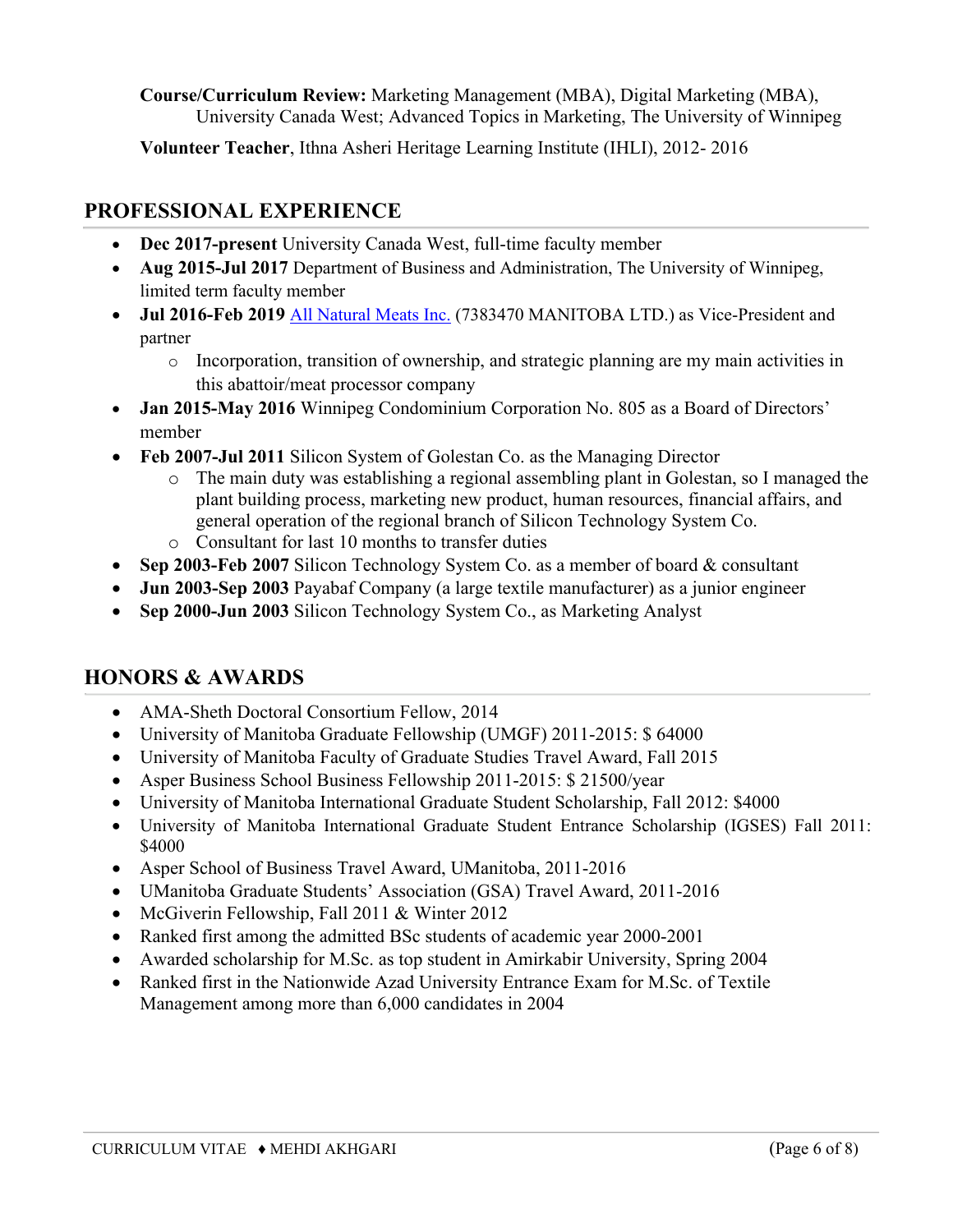# **ACADEMIC SERVICES**

- Marketing Division Chair (2020-2021), Editor (2019) and Coordinator (2018), Administrative Sciences Association of Canada (ASAC), 2018-present
- Scholarly Activity and Research Committee, University Canada West, 2020 present
- Course lead of Marketing Management (MRKT 621) and International Marketing (MRKT 627), University Canada West, 2018 – present
- Personal Development Committee, University Canada West, 2017 present
- Department Graduate Program Committee, University of Winnipeg, Bus & Admin Dep., 2016 -2017
- Department Advising Committee, University of Winnipeg, Bus & Admin Dep., 2015 2017
- Department Awards and Scholarships Committee, University of Winnipeg, Bus & Admin Dep., 2015 - 2017
- Reviewer, Journal of Retailing and Consumer Service 2018 present
- Reviewer, Association of Consumer Research 2018– present
- Reviewer, Canadian Journal of Administrative Sciences 2016 present
- Reviewer, Administrative Sciences Association of Canada Conference 2014 present
- Reviewer, American Marketing Association' conference 2015
- Research Assistant, Asper School of Business, University of Manitoba, 20011 2013
- Session Chair, Administrative Sciences Association of Canada Conference 2013 & 2016
- Coordinator of Marketing Subject pool Laboratory, University of Manitoba, 2012 2013

## **PROFESSIONAL AFFILIATIONS**

- American Marketing Association (USA)
- Association for Consumer Research (USA)
- Administrative Sciences Association of Canada (CA)

# **CERTIFICATES**

- Certificate in Higher Education Teaching (CHET), University of Manitoba, 2016
- Certificate of Completion Tri-Council Policy Statement: Ethical Conduct for Research Involving Humans Course on Research Ethics (TCPS 2: CORE), Dec, 2013
- Fundamentals of R Software Boot Camp Educational Program, Aug, 2012
- Foundations of Teaching and Learning Course, May, 2015

## **PERSONAL INFORMATION**

Canadian Citizen

## **REFERENCES**

Dr. Edward R. Bruning, (retired) Senior Scholar